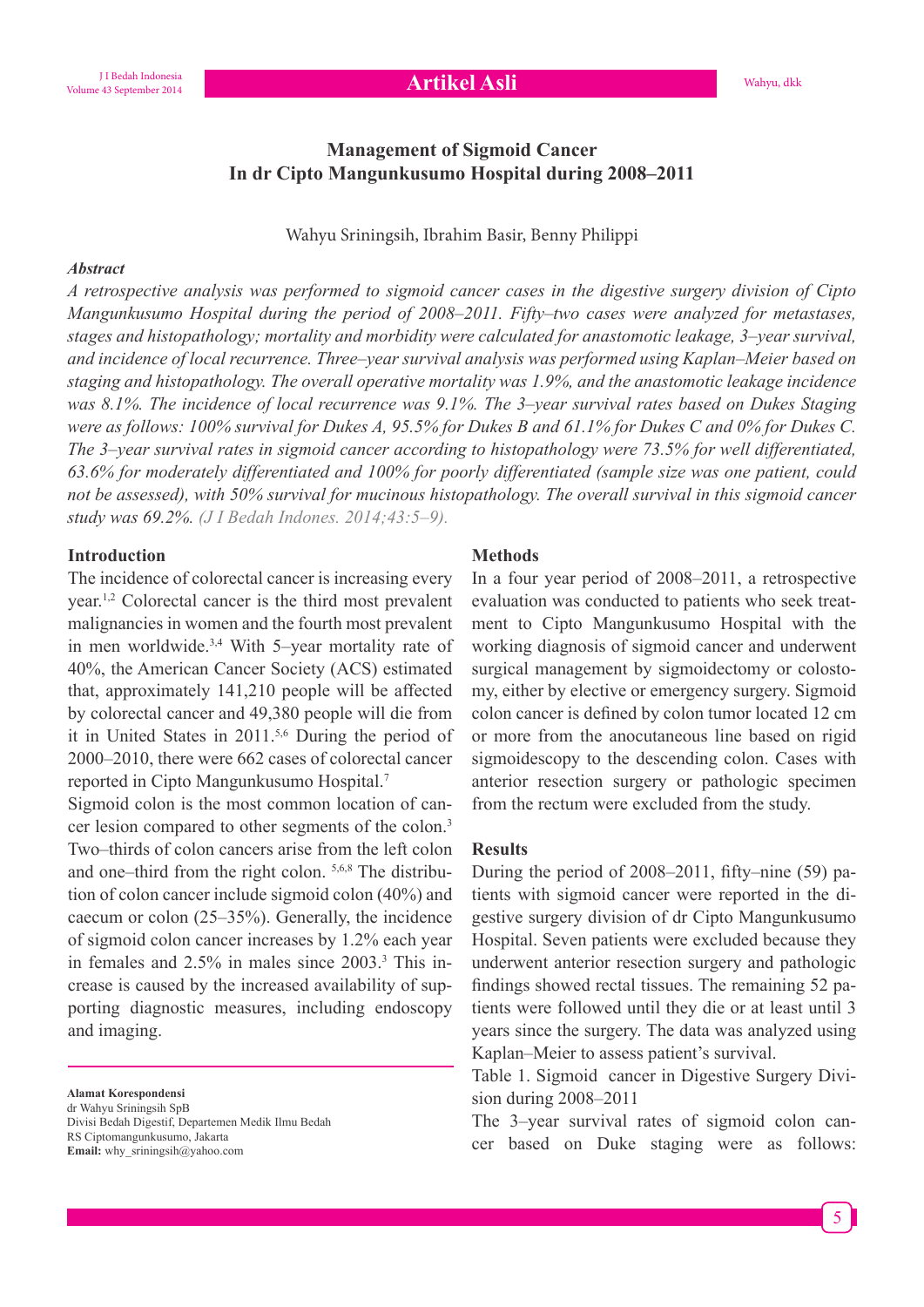100% survival for Dukes A, 95.5% for Dukes B and 61.1% for Dukes C and 0% for Dukes C.

cancer in the west of scotland :10 years follow up. Br J Surg. 1990;77:280–2000;77:280–2000;77:280–2000;77:280<br>The west of scotland in the west of scotland in the west of scotland in the west of scotland in the west of sc

| Characteristics         | Number of subjects | Total           | $\frac{0}{0}$ |
|-------------------------|--------------------|-----------------|---------------|
| Gender                  |                    |                 |               |
| Male                    | 30                 | 52              | 57,7          |
| Female                  | 22                 | 52              | 42,3          |
| Age:                    |                    |                 |               |
| Range: 24 - 78 th       |                    |                 |               |
| Median: 55,5 th         |                    |                 |               |
| Mean: 52,9 th           |                    |                 |               |
| Chief complain:         |                    |                 |               |
| Hematoschezia           | 32                 | 52              | 61,5          |
| Mass                    | 9                  | 52              | 17,3          |
| Obstruction             | 9                  | 52              | 17,3          |
| Sigmoid-vesical fistula | 2                  | 52              | 3,9           |
| Surgical procedure:     |                    |                 |               |
| Sigmoidectomy           | 49                 | 52              | 94,2          |
| Colostomy               | $\overline{3}$     | 52              | 5,8           |
| Timing of surgery:      |                    |                 |               |
| Elective                | 43                 | 52              | 82,7          |
| Emergency               | 9                  | 52              | 17,3          |
| Type of surgery:        |                    |                 |               |
| Curative                | 44                 | 52              | 84,6          |
| Paliative               | $\,8\,$            | 52              | 15,4          |
| Duke Staging:           |                    |                 |               |
| A                       | $\overline{4}$     | 52              | 7,7           |
| $\overline{B}$          | 22                 | 52              | 42,3          |
| $\overline{C}$          | 18                 | 52              | 34,6          |
| D                       | 8                  | 52              | 15,4          |
| Histopathology:         |                    |                 |               |
| Adeno Ca                | 46                 | 52              | 88,5          |
| Well                    | 34                 |                 |               |
| Moderately              | 11                 |                 |               |
| Poor                    | $\mathbf{1}$       |                 |               |
| Mucinous                | $\overline{6}$     | $\overline{52}$ | 11,5          |
| Local reccurence        | $\overline{4}$     | 44              | 9,1           |
| Anastomotic leakage     | $\overline{4}$     | 49              | 8,1           |
| Mortality               | 1                  | 52              | 1,9           |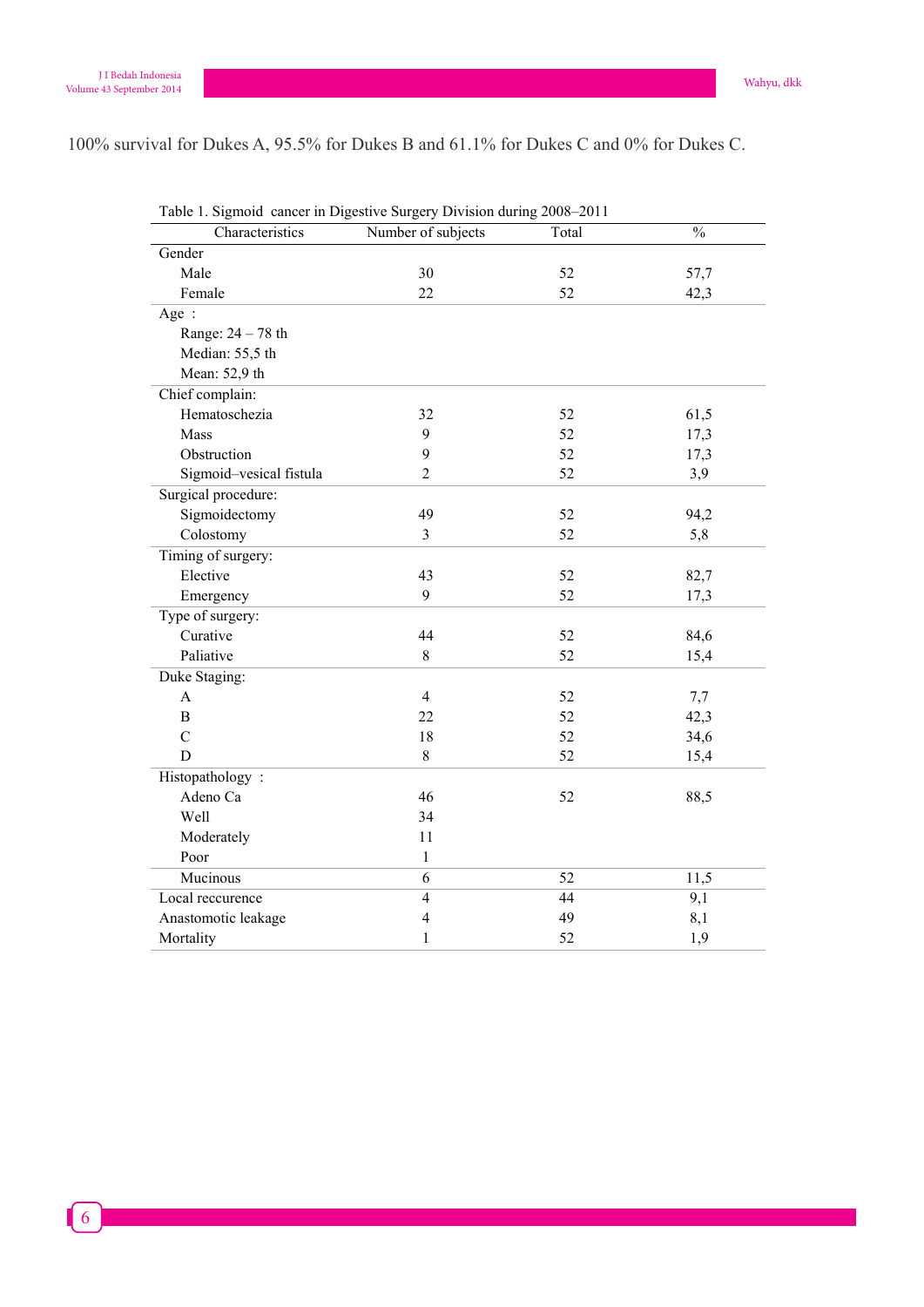

Figure 1. Kaplan Meier, Stage–based

The 3-year survival rates in sigmoid cancer according to histopathology were 73.5% for well diferentiated, 63.6% for moderately diferentiated and 100% for poorly diferentiated (sample size was one patient, could not be assessed), with 50% survival for mucinous histopathology.

| Histopathology                     | N  | $\frac{0}{\alpha}$ |    | $\%$  |
|------------------------------------|----|--------------------|----|-------|
| Well differentiated Adeno Ca       |    | 9                  | 25 | 73.5  |
| Moderately differentiated Adeno Ca |    | 4                  | 7  | 63.6  |
| Poorly differentiated Adeno Ca     |    | 0                  |    | 100.0 |
| Mucinous Adeno Ca                  | 6  | 3                  | 3  | 50.0  |
| Overall                            | 52 | 16                 | 36 | 69.2  |



Figure 2. Kaplan–Meier, Survival based on histopathology

#### **Discussion**

Sigmoid colon is the most common site of malignancy compared to other colon segments.3 The distribution of cancer in the sigmoid between males and females is comparable. During 2005–2009, the incidences of sigmoid cancer in Europe were 166 cases, consisted of 63 (38%) females and 103 (62%) males. In Japan, the management of patients with sigmoid cancer was performed to 133 patients during the period of 2007–2010, including 78 (56.6%) female patients and 55 (41.4%) male patients. In this study, 52 cases of sigmoid cancer were observed, including 30(57.5%) female patients and 22(42.3%) male patients.

Sigmoid cancer most commonly affects people aged > 40 years old, although the tendency of its occurrence in younger ages has also began to be reported. The mean age of occurrence is 70–75 years old. In this study, the most common age of presentation was old age (>60 years old), which represented 42.3% of the cases. Cases in younger age  $( $40$  years old) also$ showed increasing incidence of  $21.2\%$ . This finding is in agreement with the tendency that colorectal cancer is starting to be observed in younger age.<sup>9</sup>

In his study in Cipto Mangunkusumo Hospital during the period of 2000–2010, Yusak observed the following staging distribution of colon cancer: 2.6% in stage I, 18.7% in stage II, 39.1% in stage III, and 30.36% in stage IV. In Ireland, 31% patients with sigmoid cancer who seek medical treatment to the hospital presented in stages I–II, while 50% presented in stages III–IV. As a comparison, the distribution of colorectal cancer based on its staging in Singapore showed that Dukes A,B,C and D stages represent 10% 22%,  $32\%$  and  $36\%$  of the patients, respectively.<sup>10</sup> In this study, patients with sigmoid cancer who seek treatment in Cipto Mangunkusumo Hospital comprised of 22 (42.3%) patients in Dukes B, 18 (34.6%) in Dukes C, 8 (15.4%) in Dukes D and 4 (7.7%) in Dukes A stages.

The use of Dukes staging in this study was considered due to its applicability compared to AJCC 7th edition staging. One of the difficulties of the application of AJCC 7th edition is the counting of lymph nodes in the excised tumor mass tissues , where lymph nodes counting should be performed by a surgeon and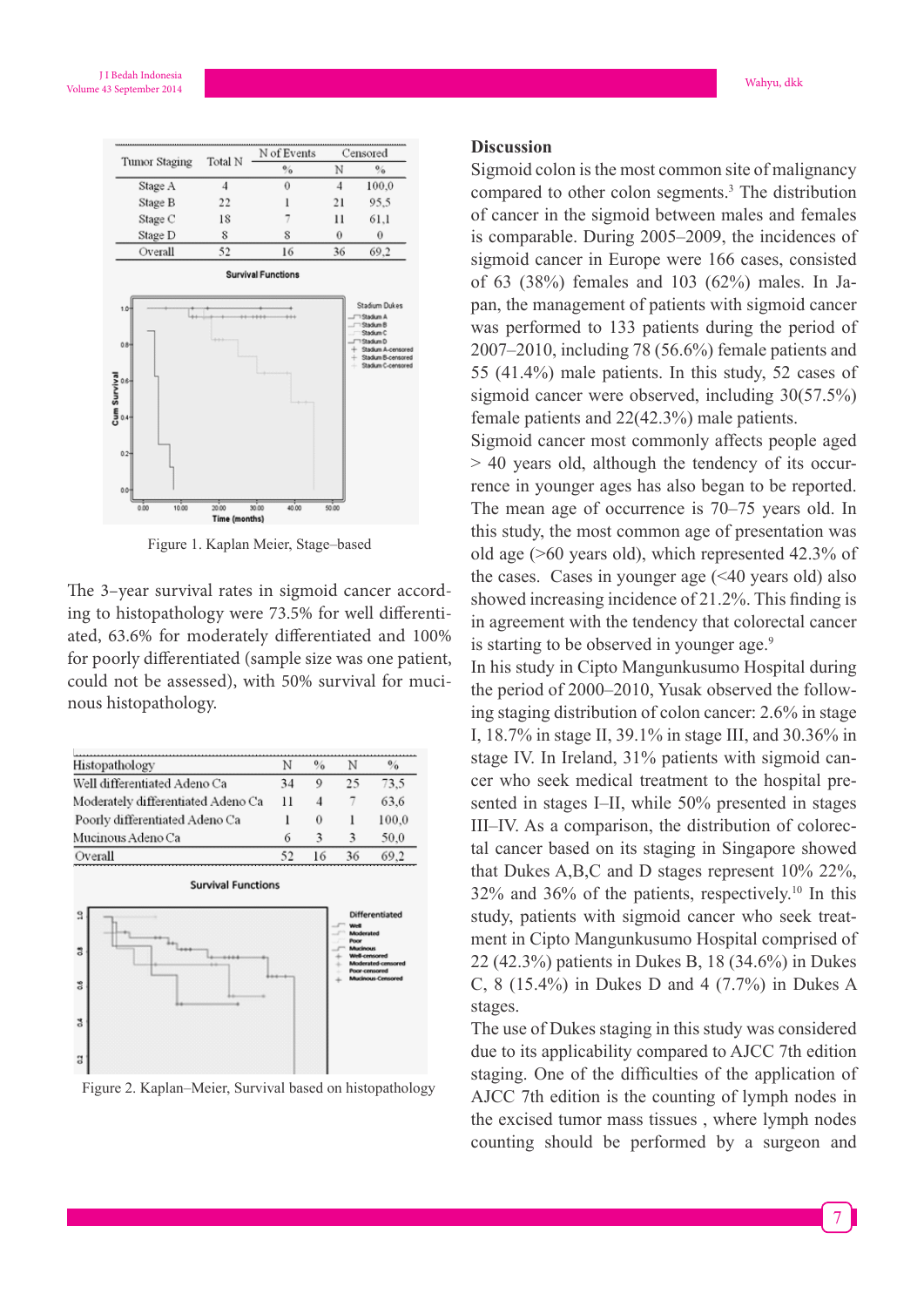## pathologist. 4,10,11,12,13,14

The most common histopathology type in sigmoid cancer is adenocarcinoma.4,12,13 In the literature, it was reported that adenocarcinoma represents 93% of sigmoid cancer , while the rest is represented by mucinous and neuro–endocrine tumors. In a study regarding histological characteristics of colorectal cancer in 1998–2001 in United States, which included 522,630 cases of colorectal cancer cases, adenocarcinoma was reported as the histopathology characteristic in 96% of the cases, while 2% was other carcinomas (including carcinoid tumor), 0.4% was epidermoid carcinoma, an 0.08% was sarcomas. In a study performed in dr Cipto Mangunkusumo Hospital in 2000–2010, Yusak reported colorectal cancer to consist of adenocarcinoma (71.6%), adenocarsinoma musinosum (9.1%) , other types (5.7%), while in the remaining 13.6% of the cases, histopathology results could not be obtained. In our study, the most common type of sigmoid cancer was adenocarcinoma, which was found in 46 (88.5%) patients, and mucinous adenocarcinoma in 6 patients (11.5%).

The surgical management of sigmoid cancer is en bloc sigmoid resection for curative therapy. In the past, literatures also reported left hemicolectomy as the management of sigmoid colon cancer. However, Cataldo et al. reported in their study that left hemicolectomy was the ideal therapy for sigmoid cancer, while sigmoidectomy was reported to be sufficiently safe.<sup>8</sup>

Meanwhile, Ouchi A et al reported that sigmoid colon resection in sigmoid cancer should be accompanied with lymph node dissection.<sup>15,19,20,21</sup> The standard operating procedure (SOP) of digestive surgery division for the surgical management of sigmoid cancer is en– bloc sigmoid resection, either by open or laparoscopic surgery. In this study, 49 (94.2%) patients underwent sigmoid resection and 3 (5.8%) patients only underwent colostomy.

The initial post–operative complication of sigmoid resection is leakage. Several factors that influence the occurrence of leakage include the general conditions of the patient and local factors. The general conditions include age, nutritional status and coexisting diseases; while local factors include anastomosis techniques, utilized materials, vascularization and certainly the skill of the surgeon. According to literature, the rate of leakage ranges from 2 to 19%. Ogiso– Satoso reported 0% rate of leakage in laparoscopic sigmoid resection. This number is possibly caused by a good pre–operative patient selection.16 Rudinskaite Giedre17 reported 7.4% rate of anastomotic leakage in sigmoid resection, which is in agreement with our study with 4 (7.7%) patients reported to have anastomotic leakage as post–operative complication.

Staging is the most important prognostic factor to predict the 5–year survival. The 5–year–survival for colorectal cancer if diagnosed in its early stages and the lesion is localized is 90%. However, only 39% of the patients were diagnosed in early stages.13 If the tumor has spread to other organs and lymph nodes, the 5–year survival rate is decreased to 70%; and if distant metastases are present, the rate decrease even more to 12%.<sup>12</sup> According to staging, the 5-year survival rates for colon cancer are  $85 - 95\%$  (stage I), 60  $-80\%$  (stage II), 30 – 60% (stage III) and 6% (stage IV).

In Scotland, the 5–year survival rates for Dukes A,B,C and D are 81%, 50%, 33% and 0%, respectively.<sup>22</sup> TKTi showed the 5–year survival rates for colorectal cancers for Dukes A,B, C, and D are 100%, 50%, 33% and 0%, respectively. The 3–year survival rates for Dukes A,B, C, and D for sigmoid cancer in this study are 100%, 95.5%, 61.1% and 0%, respectively. In spite of staging, the histological grading also significantly influences the survival rates. Patients with well differentiated carcinoma (grades 1 and 2) have a better 5–year survival than those with poorly differentiated carcinoma (grades 3 and 4). Based on tumor grading, the 5–year survival rates of colon cancer are 59– 93% (grade I), 33–75% (grade II) and 11–56% (grade III).

The 3–year survival rates in sigmoid cancer according to histopathology were 73.5% for well differentiated, 63.6% for moderately differentiated and 100% for poorly differentiated (sample size was one patient, could not be assessed), with 50% survival for mucinous histopathology.

The morbidity and mortality in surgeries performed during emergency situations are higher than the ones